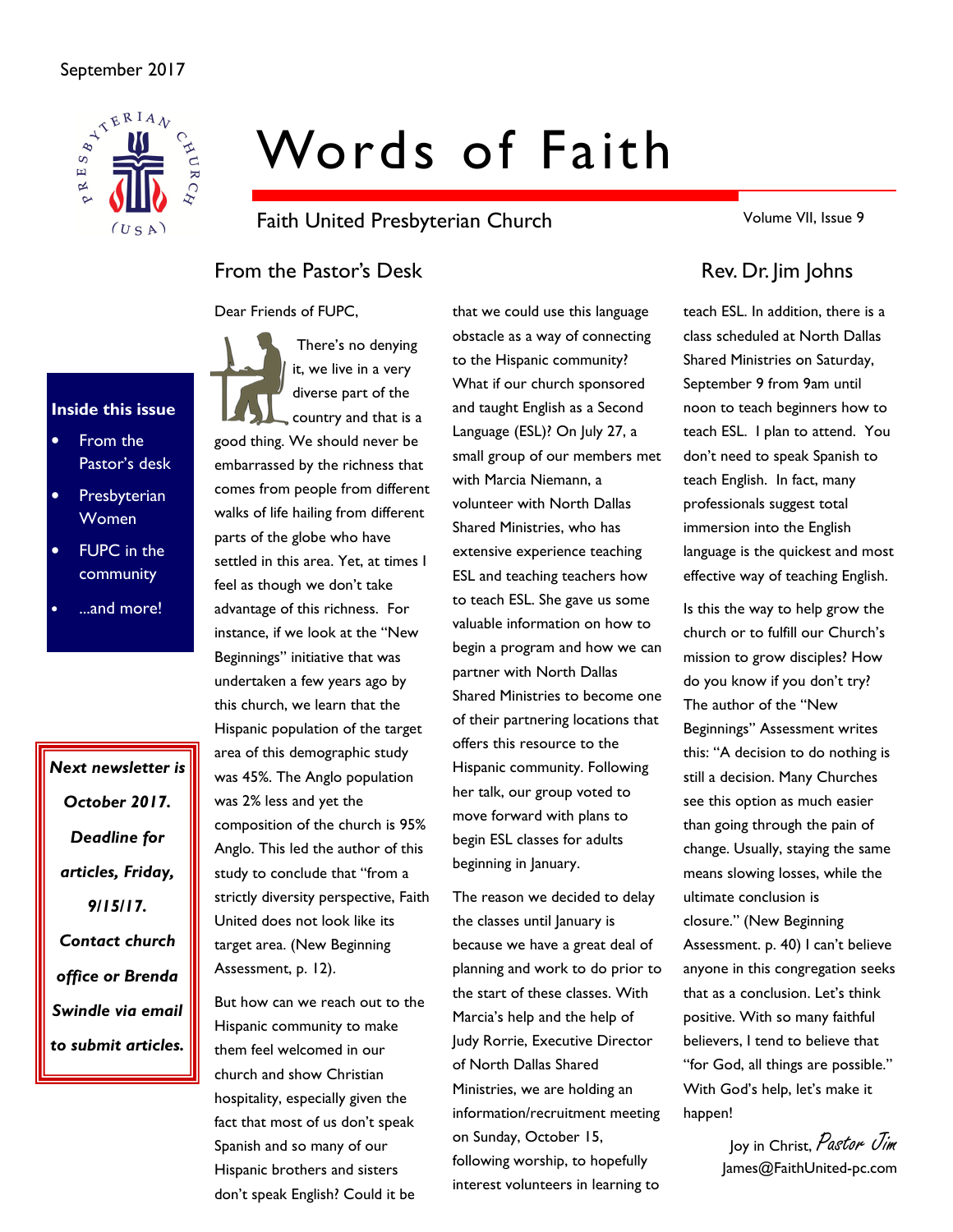### Presbyterian Women Mary Marxer

FUPC Presbyterian Women Bible studies/Circles will resume in September. Feel free to contact Mary Marxer if you need more information or contact a circle leader. The 2017-2018 Bible study will be Cloud of Witness, books are available for purchase at \$11 each. The Fall Kick-off Gathering will be Saturday, September 2, 10:30 a.m. Join us for morning refreshments and fellowship as we begin this year's Bible study.

Tuesday Morning Circle-2nd Tuesday, 10:30 am. Next meeting, 9/12. Circle moderator, Linnie Hinkle.

Thursday Morning Circle-2nd Thursday, NEW TIME, 10 am at the church, Next meeting, 9/14. Co-Moderators, Patsy Craig and Sharon Meurer.

Tuesday Evening Circle-3rd Tuesday, 7:00 pm in members homes. Next meeting, 9/19, Circle moderator, Irene Simpson.

The Starboard Stitchers will next meet on Tuesday, September 5 at 1:00 pm at the church. All are invited to come help them stuff fabric animals. These animals go to toddlers when they get their shots at the North Dallas Shared Ministries clinic.

### Outreach & Evangelism Gail Crumpler

#### Peace & Global Witness Offering

From 9/3 to World Communion Sunday, 10/1 we will be receiving your special offerings for Peace and Global Witness. Your gifts to the offering can help to provide relief, shelter, and hope to families who've fled their homes in search of safety. Each

year, FUPC directs where 25% of the offering will go. This year we will donate 25% to the Presbyterian Mission Giving Catalog towards the purchase of two goats. Please prayerfully consider your donation.

#### Pancake Breakfast

Our next Community Breakfast is Saturday, September 9, 8 to 10 a.m. Join us as we

share food and fellowship with our neighbors and each other.

#### North Dallas Shared Ministries

North Texas Giving Day is 9/14/17. If you make a donation to NDSM through North Texas Giving Day on Sept. 14 generous donors double your contribution, up to \$65,000! An exciting opportunity for you to double the impact of your support!

#### 2017 CROP Walk

When: Saturday, September 16 Registration: 8 a.m. Walk Starts at 8:30 a.m. Where: Mill Valley Fellowship 13545 Webb Chapel Rd. Farmers Branch, TX 75234 For more info or to register go to



www.crophungerwalk.org/carrolltontx/faithunitedpc



### FUPC Work Day, 9/23

The fall Work Day is on Saturday, 9/23, 9 a.m. to Noon. The projects include replacing ceiling tiles inside of our building and doing some outside work with regard to the Memorial Garden. If you would like more information on how you can help contact Wayne Saunders, chair of Building & Grounds.

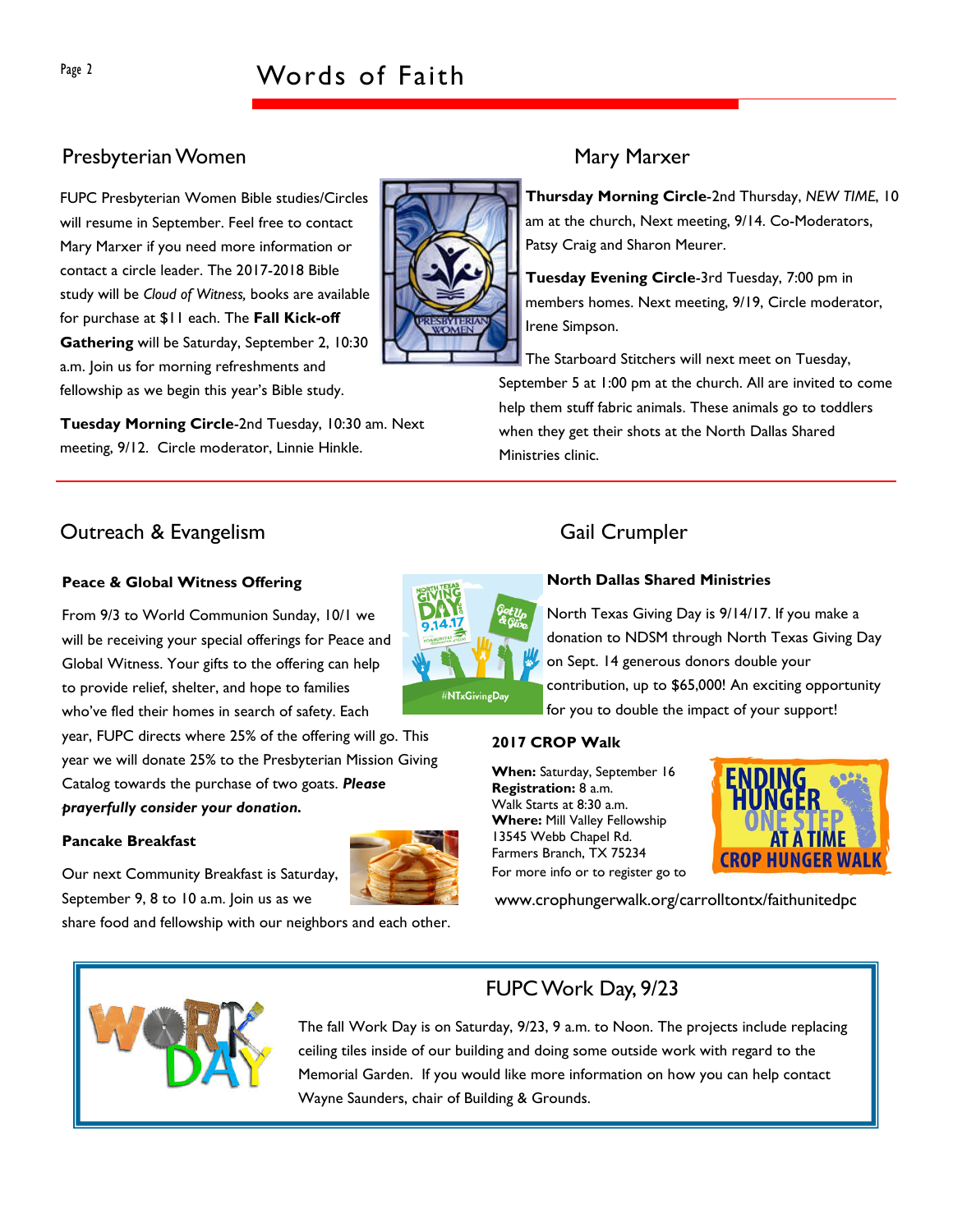#### Happy Birthday!

| September 2 | Sep                           |   |
|-------------|-------------------------------|---|
|             | Dave Youngstrum               | 齋 |
| September 3 | Sep                           |   |
|             | <b>**</b> Jessica Stottlemyer | 豢 |
| September 5 | Sep                           |   |
| ※ -         | Patsy Craig                   | 器 |

| September 7  |                     |  |  |  |  |  |  |  |
|--------------|---------------------|--|--|--|--|--|--|--|
| ※ -          | <b>Billie Jones</b> |  |  |  |  |  |  |  |
| September 8  |                     |  |  |  |  |  |  |  |
|              | * Phil Kretchmar    |  |  |  |  |  |  |  |
| September 10 |                     |  |  |  |  |  |  |  |
|              | ※ Nadine Moser      |  |  |  |  |  |  |  |

#### September 13

 Stephanie Booth September 17 Ila Post September 23 J.R. Jones, Jr.

#### September 26

- Katie Miller
- Debbie Rainier
- September 27
- Sugie Maxfield
- September 28
- Jeanne Sawyer



### Prayer Concerns

#### Prayers for:

- Michael Crumpler
- Dale Durcholz
- **Elizabeth Hendricks**
- Roger Jones
- ♥ Ray Kirchmeyer (David's brother)
- **Lilas Kinch**
- Sugie Maxfield
- Sherrard Family
- Alan Swope
- Henry Knight family

#### Rehab/At Home:

- Bobbie & J.R. Jones
- Margaret Jones
- **Betty Laney**
- Joanne McKnight
- **Anne Mobley**
- Wanda Mosher
- Freddie Simmons
- **Betty Van**

## Coming Soon—2017 Church Directory!

We are preparing the 2017 Church Directory Please notify the church office immediately if your information (email address, phone, address, etc.) has changed.

Terry & Jessica Stottlemyer An error was made last month in the email address for Terry Stottlemyer. Please make note of the correct address. **divect** Terry.Stottlemyer@necam.com





Children's classes, Good Shepherd, ages 3-5 years and Following Jesus, ages 6-8 years;

both meet during the 11 a.m. worship hour. They are led by Katie Miller and Brenda Burkham. Both classes resume Sunday, September 10.

Adult Sunday School classes, Searchers and Weekly Bible Study meet at 9:30 a.m. In September, the Searchers class will be led by Katie Miller in the Library/Resource Room.



On Sunday, September 10 the Weekly Bible Study class will resume and begin a study of Moses, based on Adam

### Christian Education **Jessie Reyes & Scarlett Silva**

Hamilton's book, Moses, In the Footsteps of the Reluctant Prophet. The study will last six weeks. It will include a weekly video featuring Adam Hamilton as he visits biblical sites in Egypt and Israel. The videos will be about 10 minutes each week. The rest of the time we will be discussing each of the six chapters of the book.

#### The sessions will be:

September 10: The Birth of Moses September 17: Two Moments That Defined the Man September 24: The Exodus October 1: The Ten Commandments October 8: Lessons from the Wilderness October 15: Don't Forget...Pass It On

You don't have to read the book to benefit from the classes. Of course, reading it would add extra insights. Led by Rich Lewis, the class meets in double classroom #4.